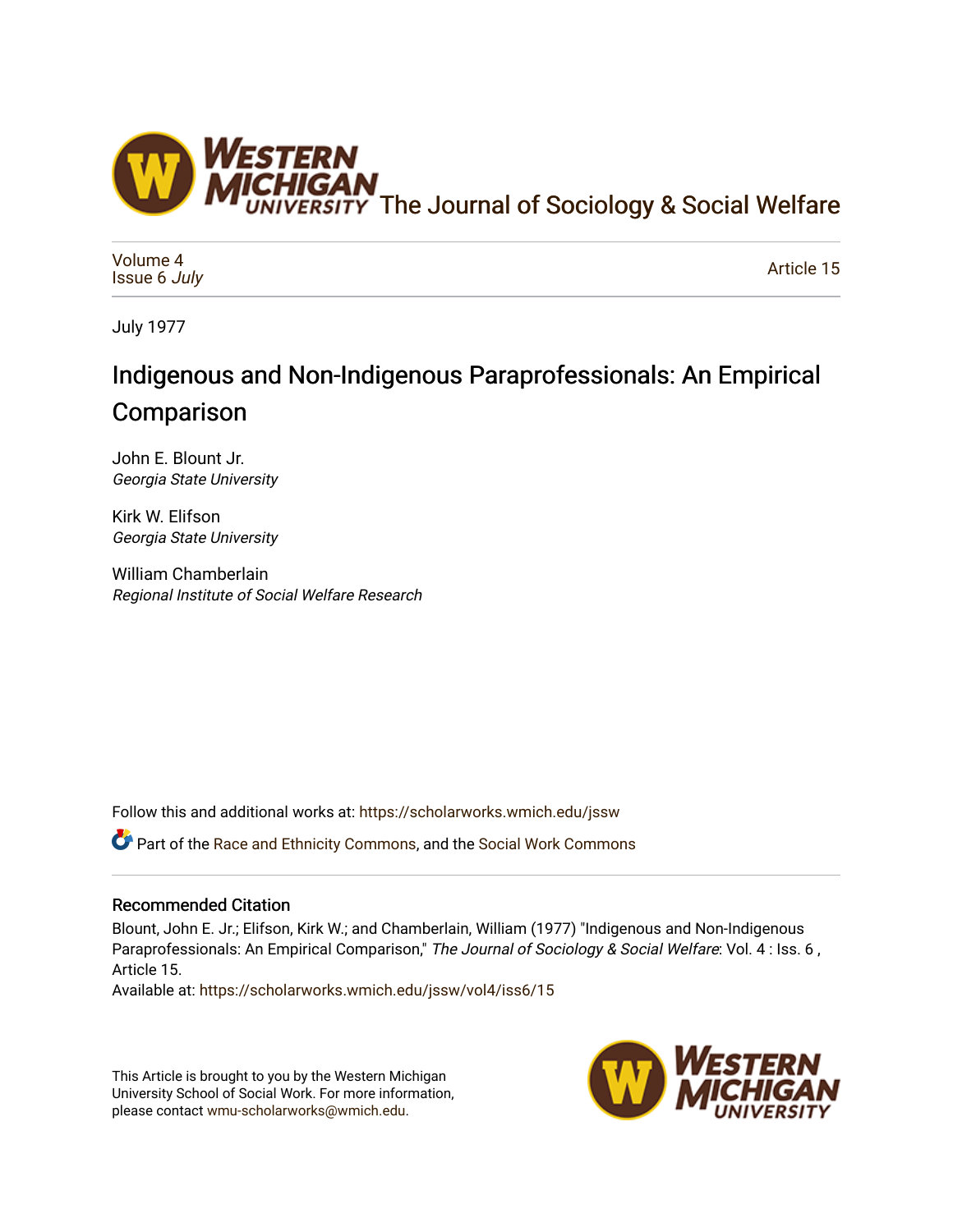## INDIGENOUS AND NON-INDIGENOUS PARAPROFESSIONALS: AN EMPIRICAL COMPARISON

John E. Blount Jr. Kirk W. Elifson

Department of Sociology Georgia State University Atlanta, Georgia 30303

and

William Chamberlain Regional Institute of Social Welfare Research Athens, Georgia

#### ABSTRACT

This paper provides a comparative description of indigenous and nonindigenous paraprofessionals who were employed in a social service capacity in a large urban setting. Personal interviews were conducted with 88 paraprofessionals employed by the Fulton County Department of Family and Children Servives (Atlanta, Ga.). The primary variables discussed include an assessment of the respondent's background, their present employment situation, experience with and attitudes toward welfare and general attitudinal measures. The results provide a basic demographic profile of the indigenous and non-indigenous paraprofessional and indicate their differing characteristics. Briefly, the indigenous respondents were less anomic, felt more efficacious in terms of helping clients, had a less favorable stance toward welfare, had less training and were considerably more more satisfied with their job than were their non-indigenous counterparts. Additionally, the implications of these findings and considerations which need to be explored in future research are discussed.

As a result of federal legislation, the use of paraprofessional personnel in social work has become a widespread phenomenon. The Economic Opportunity Act of 1964 provided for the development of local community action programs and stated such programs were to be "developed, conducted, and administered with maximum feasible participation of residents of the areas and members of the groups to be served." The subsequent 1967 Social Security Amendment further explicated the Economic Opportunity Act by specifically requiring that states include subprofessionals on staffs of public welfare agencies. I The use of subprofessionals in social service agencies had a history prior to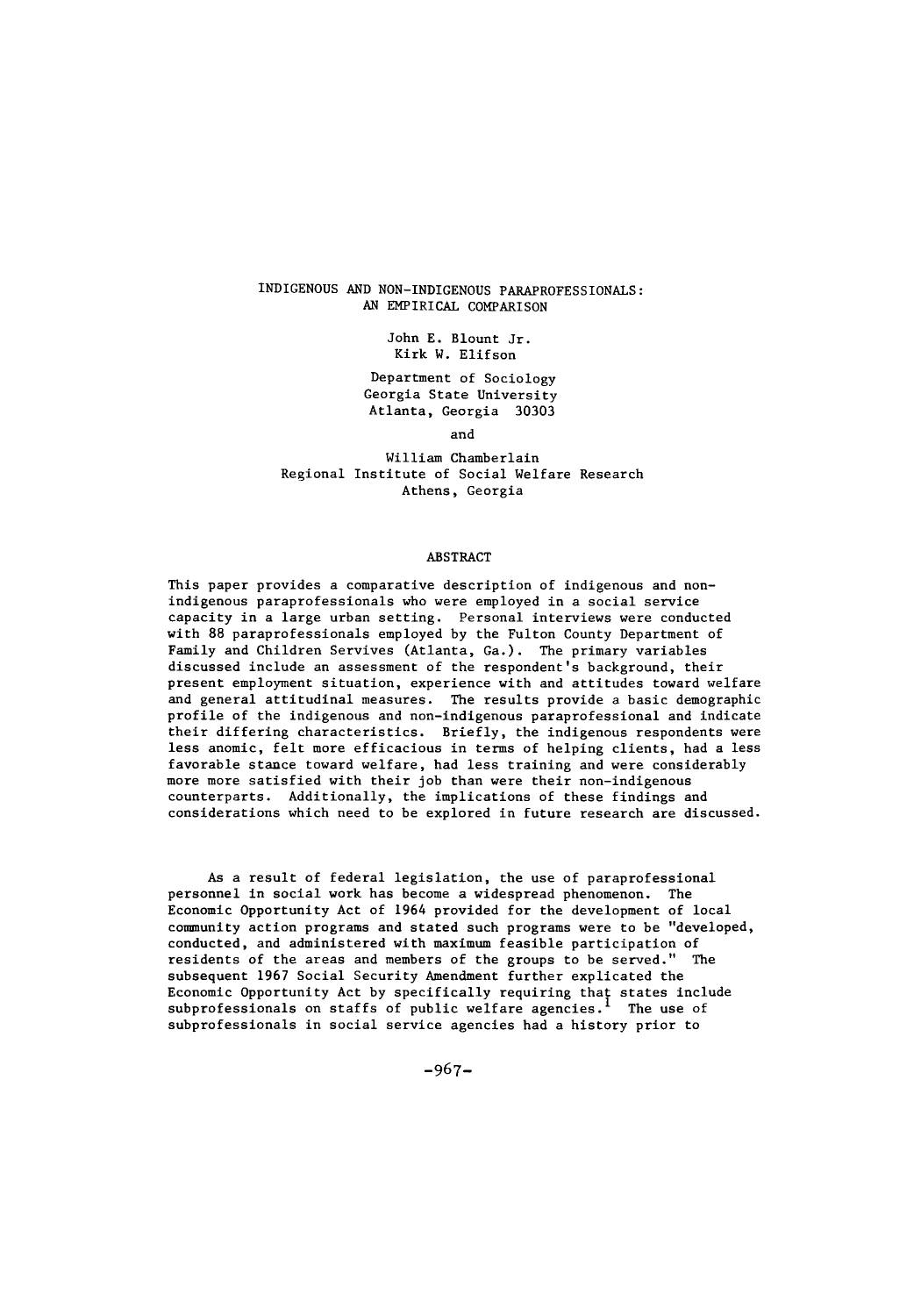becoming a legislative mandate. Levinson and Schiller (1966:95-101) and Epstein (1962:66-72), for example, have reported that nonprofessionals have been utilized in such diverse contexts as the Travellers' Aid Society, U.S. Army mental hygiene clinics, child welfare agencies and multi-service agencies for the aged. Our purpose here is to provide a comparative description of indigenous and non-indigenous paraprofessionals who were employed in a social service capacity in a large urban setting (Atlanta, Ga.). The continued utilization of paraprofessionals without examining their effectiveness, experiences, and qualifications is unwarranted. While little research of an evaluative nature has been forthcoming, a growing body of literature is available which documents the utilization of paraprofessionals.

#### INDIGENOUS PARAPROFESSIONALS

The indigenous paraprofessional is utilized because of the many characteristic attitudes he has gained through experiencing a life of poverty similar to that of the clients he is serving. He typically has a social history similar to that of the client, facilitating rapport and providing a valuable link between the client and the agency (Brager, 1965:34; Otis, 1965:14). Additionally, being a peer of the client allows the indigenous worker to circumvent the interclass role distance difficulties that often arise between the middle class oriented social worker and lower class clients (Riessman, 1965:28). Furthermore, an ability to communicate with the client as a peer allows the indigenous worker to serve as a bridge between the client and the service agency and provides an increased awareness of the problems and needs of the poor (Hardcastle, 1971:57; Otis, 1965:14).

It has also been reported that those special inherent qualities possessed by indigenous personnel can expedite the functions of penetration and co-optation. Brager and Otis have found that welfare recipients are willing to provide personal information to indigenous workers that is not readily obtained by professionals (Brager, 1965: 37; Otis, 1965:14). Brager (1965:38) and Hardcastle (1971:56) also suggest that community militancy may be "cooled off" **by** utilizing the special skills possessed by indigenous workers.

Indigenous paraprofessionals also provide a valuable source of manpower sorely needed in the field of social work. They demand and receive less pay and can perform certain menial and technical tasks that have been forced upon professionals due to personnel shortages (Gartner, 1971:58-9).

### NON-INDIGENOUS PARAPROFESSIONALS

The utilization of non-indigenous paraprofessionals resulted primarily from a serious manpower shortage experienced by most social welfare agencies during the 1960s (Heyman, 1961:36; Weed & Denham, 1961:29;

-968-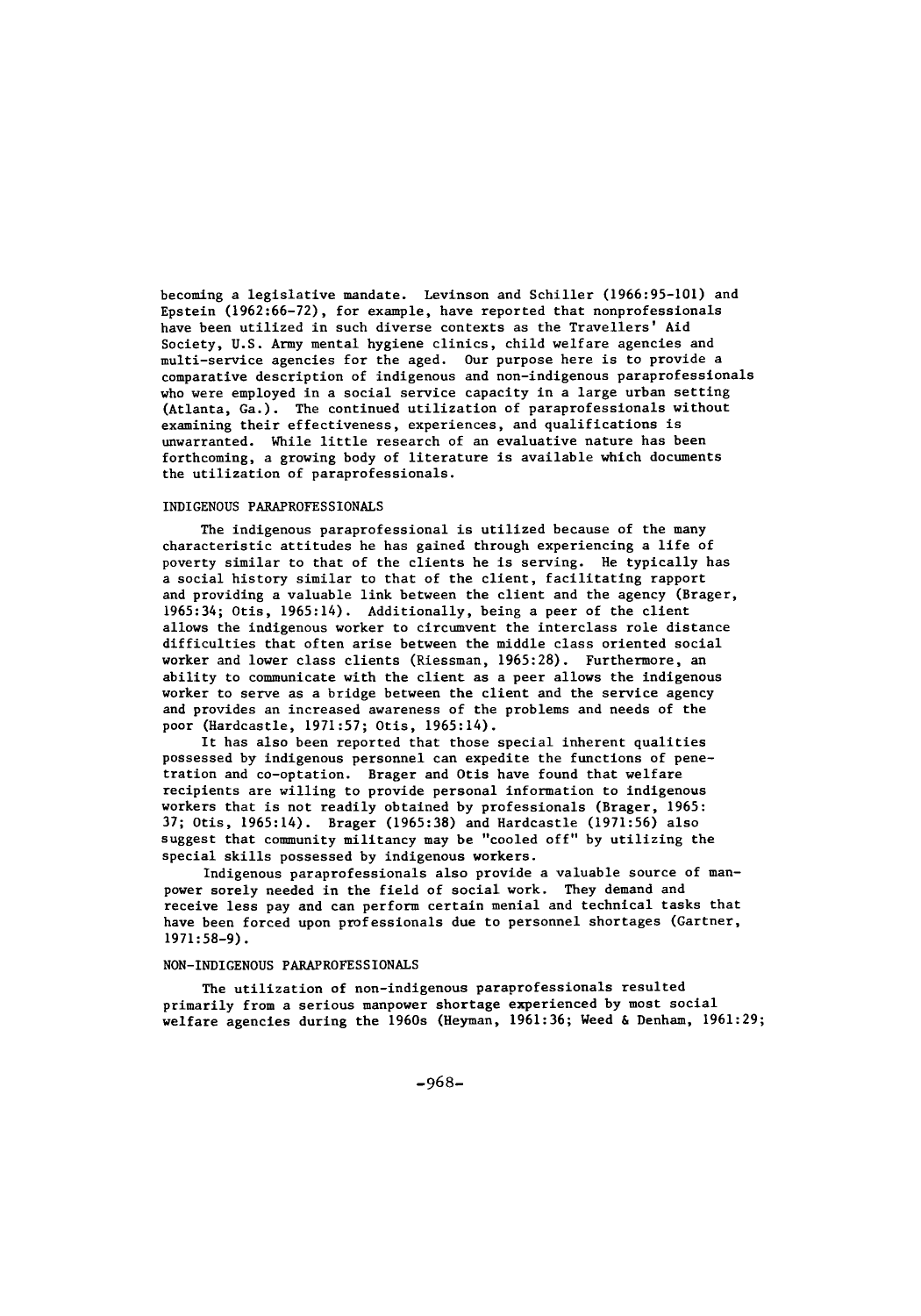Farrar and Hemmy, 1965:44). These employees function as auxiliary personnel providing manpower to accomplish tasks which do not normally require the skills of a trained professional social worker. Typically these paraprofessionals aid the professional social worker by performing routine, non-complex and visible tasks which have well-defined parameters. Also they handle assignments where the problem is specific and the service concrete (Epstein, 1962:71). For example, paraprofessionals routinely determine AFDC continuing eligibility, based on specific identified guidelines as contrasted with the more complex and judgmental initial eligibility determination which is performed by the professional social worker. Within this framework, the paraprofessionals serve less vulnerable clients and perform their duties with less autonomy than their professional supervisors (Richan, 1961:28).

In addition to providing auxiliary manpower, these positions provide entry-level jobs from which one can gain valuable working experience and, given certain qualifications, the non-indigenous worker can be promoted to a higher job classification. As these positions are filled with persons having an undergraduate degree and in some cases with persons having only two years of college, it follows that agency expenditures for these persons are far less than if professional social workers were employed.

#### DATA AND METHODOLOGY

In response to the 1967 Social Security Amendment legislation, Fulton County (Atlanta, Georgia) initiated a program in July, 1969 to employ paraprofessional personnel. During the spring of 1973, 88 of the 91 paraprofessionals employed by the Fulton County Department of Family and Children Services were interviewed. A 45 minute personal interview was conducted at the respondent's office and included an assessment of the respondent's background, his (her) present employment situation, experience with and attitudes toward welfare and general attitudinal measures. The respondents were classified into four positions: community worker (N=8), home service aid (N=17), casework intern (N=12), and casework aid (N=51). To facilitate this evaluation and to generate comparative data, the respondents were divided into two groups for analytical purposes: **(1)** Indigenous paraprofessionals--those persons holding the job title of community worker or home service aid. These individuals were recruited directly from the target neighborhood and no qualifying examination or educational level of attainment was required. (2) Non-indigenous paraprofessionals--those persons holding the job title of casework intern or casework aid. They were required to score satisfactorily on a qualifying examination; the interns were college graduates while the aids had attended at least two years of college.

-969-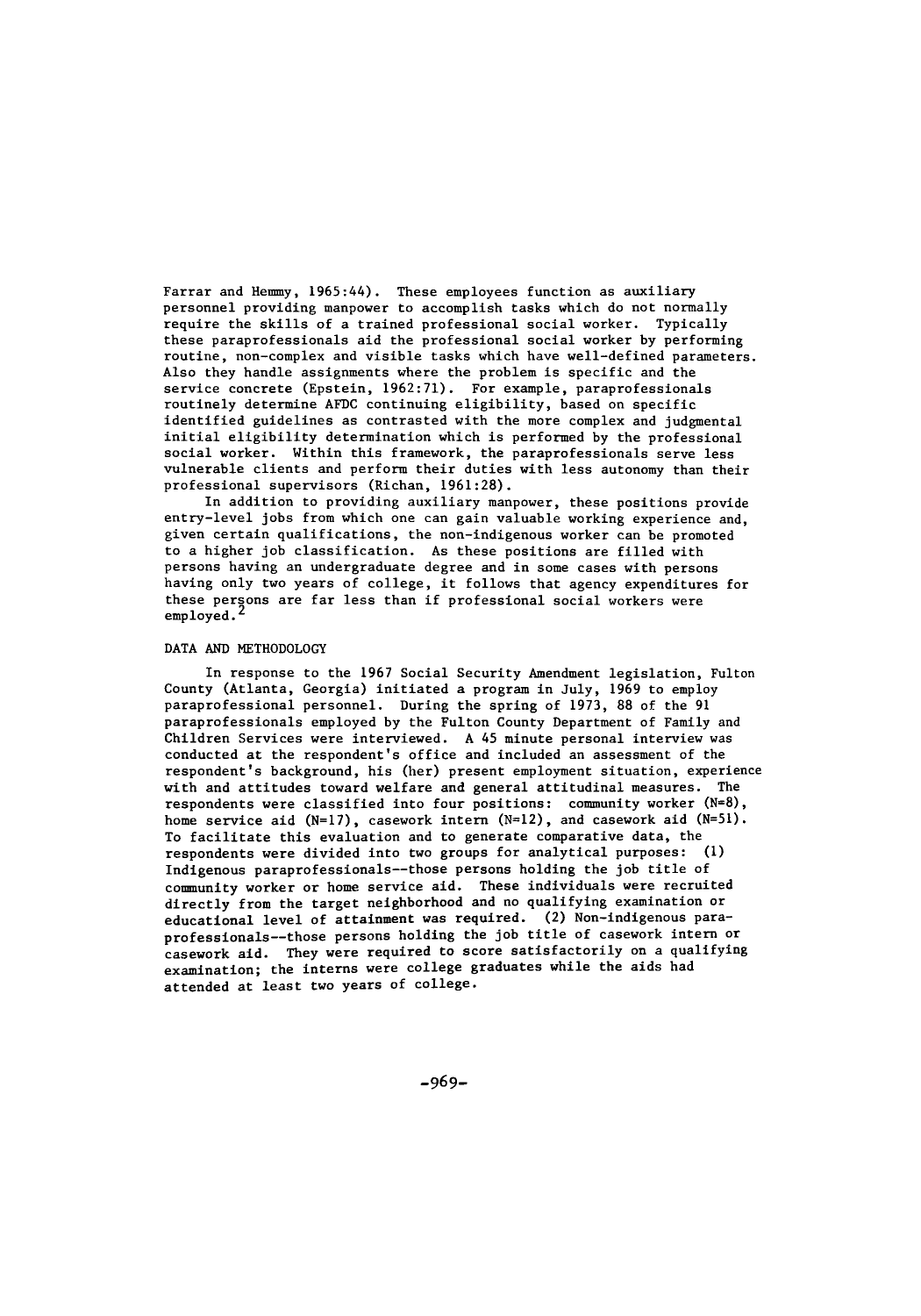### RESULTS **AND** DISCUSSION

Table **I** indicates that the indigenous and non-indigenous paraprofessionals differ rather markedly across all of the characteristics summarized. The indigenous paraprofessionals can be characterized as persons who have, at some time, lived under similar conditions as those experienced by their clients. To a great extent the indigenous paraprofessionals are still closely associated with the environment of poverty due to their income, social contacts with clients and residence in low income neighborhoods. A brief characterization of the indigenous paraprofessional is that of a black female, 32 years of age, who has completed eleven or twelve years of education and must support three to four dependents on a low salary. On the other hand, the non-indigenous paraprofessional can be characterized as a white female who has completed at least two years of college, 24 years of age and has only herself to support. Very few of the non-indigenous paraprofessionals have received welfare benefits and an analysis of additional information not presented in Table **1** also revealed that few live in low income neighborhoods or have social contact with the client.

Further examination of Table **1** indicates that the non-indigenous personnel exhibited a slightly more favorable stance toward welfare than<br>the indigenous respondents.<sup>3</sup> While such a finding may seem contradictory, it is consistent with other studies in this area. That is, if we assume that the non-indigenous subjects more closely hold the views of the general public than do the indigenous subjects, we would expect the latter to have an orientation similar to welfare recipients. Kallen and Miller, for example, interviewed 300 non-welfare respondents in Baltimore and reported a weak approval of welfare with the majority expressing ambivalence (Kallen & Miller, 1971:87). A further study of the general public conducted in California concluded that "the most significant finding was that support for public welfare--both as a concept and a program in abstract and concrete terms--far outweighed opposition (Ogren, 1973:107). Moreover, Scott Briar's (1966:370-85) study of California welfare recipients found the respondents to be conservative and generally anti-welfare. Comparing the attitude toward welfare scale distribution of the Atlanta paraprofessionals as a whole with a sample of 570 Atlanta welfare recipients (Elifson et al., 1975:186-98), one is able to discern a tendency for the paraprofessionals to indicate slightly more intense pro-welfare statements than the recipients themselves.<sup>4</sup> One plausible explanation for this result is that paraprofessional workers as a group may be more sympathetic with the problems of those persons receiving welfare and, therefore, tend to respond favorably to some aspects of the welfare program to which even the respondents themselves would object.

Anomie was assessed with the five item Srole anomie scale and reflects an individual's feelings of efficacy or inefficacy in his attempts to cope with his social environment.<sup>5</sup> The items are constructed in such a way that the higher the score on the composite scale, the more intense are a person's feelings of powerlessness and pessimism. These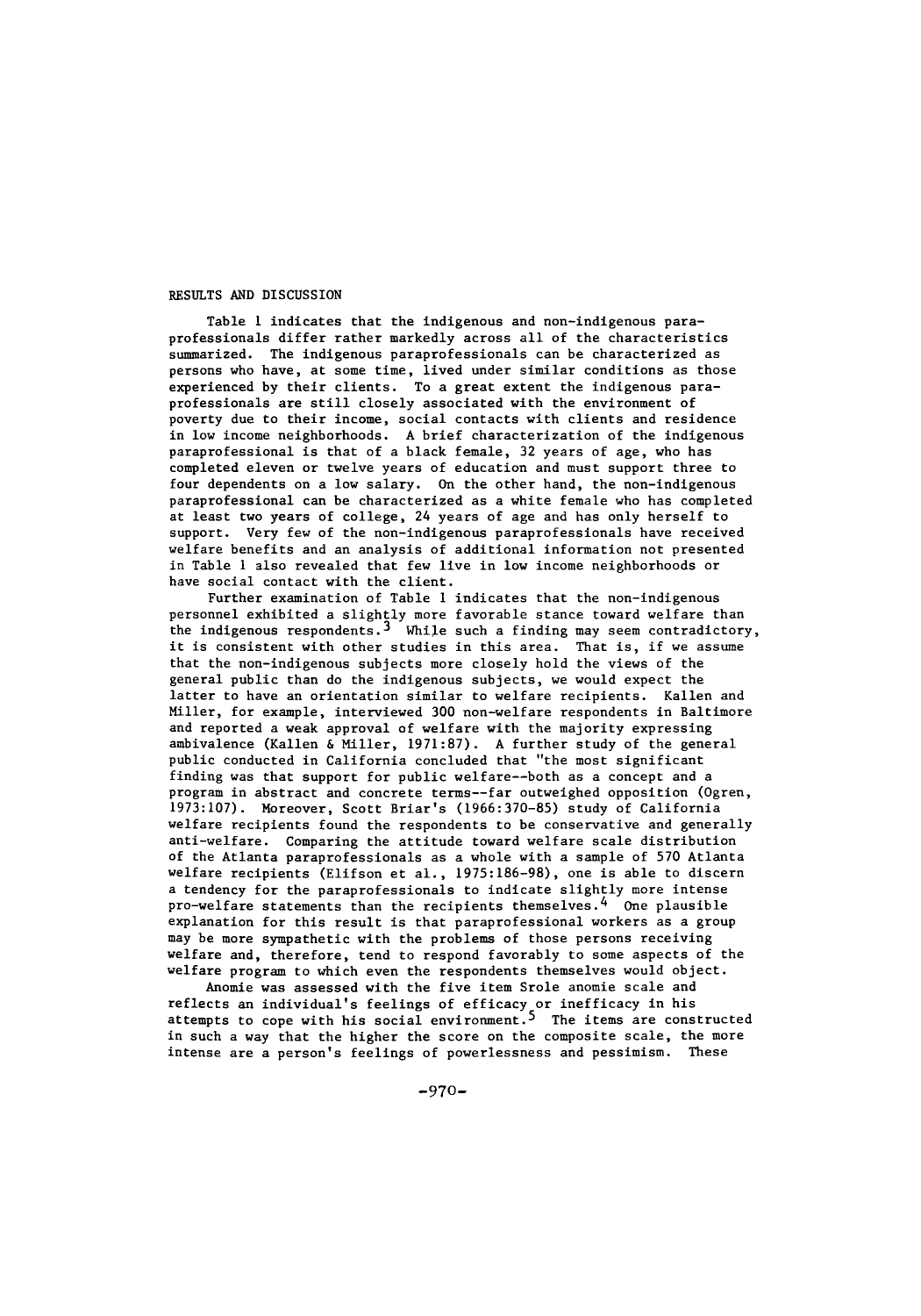feelings are often regarded as consequences of a disfunction between means and goals available to the individual attempting to deal with his life circumstances. The inapplicability of available means to sought after goals often exists as a structural condition affecting certain segments of the society and is thought to be especially prevalent among low income individuals (Bullough, 1967:469-78). Table **1** surprisingly indiqates that the non-indigenous personnel are considerably more anomic than the indigenous sample. We had hypothesized the opposite, but the benefit of hindsight and information concerning the job situation of the respective groups allows us to better understand the finding. Indeed, having considered Table 2, we would contend that the extent of anomie apparent among the non-indigenous employees may partially reflect a general disenchantment with their job situation.

Examining Table 2 more systematically, we find that nearly all (92%) of the indigenous respondents had been employed in their present positions over one year, whereas only 41 percent of the non-indigenous workers had been employed a similar period of time. Furthermore, a majority of all the paraprofessionals (not shown) indicated that they sought employment with the Department of Family and Children's Services (DFCS) after accidently learning of a job opening. Only a few respondents indicated they had purposefully sought out a job with their present employer. Respondents who sought specific assignments with DFCS were persons who desired particular social work job experience or persons who had related experience with another agency.

Less than half (44%) of the indigenous subjects reported having received training in conjunction with their job, while 81 percent of the non-indigenous workers received training. Hypothetically, both groups were to have attended staff development programs. When asked to evaluate the training relative to the tasks actually performed in conjunction with their job, 51.3 percent of the casework aids and 27.3 percent of the interns who received training rated their training as either inadequate or very inadequate (not shown). On the other hand, respondents identified as community workers or home service aids who received training all considered the training adequate or very adequate.

The remaining items summarized in Table 2 are strikingly consistent for each respective group. The indigenous workers had overwhelmingly positive attitudes toward their value to the client and agency and are very satisfied with their jobs. In contrast the non-indigenous respondents are not nearly as positive in their evaluation of these topics. To explicate this disparity the "helper" therapy principle will be considered (Riessman, 1965:28). Briefly stated, this principle proposes that people with a problem help other people who have the same problem in a more severe form (e.g., Alcoholics Anonymous and Synanon). Riessman (1965:28) points out that often in this type of theraputic process it is the dispenser of help who shows marked improvement rather than the recipients. More specifically, a variant of this principle is found in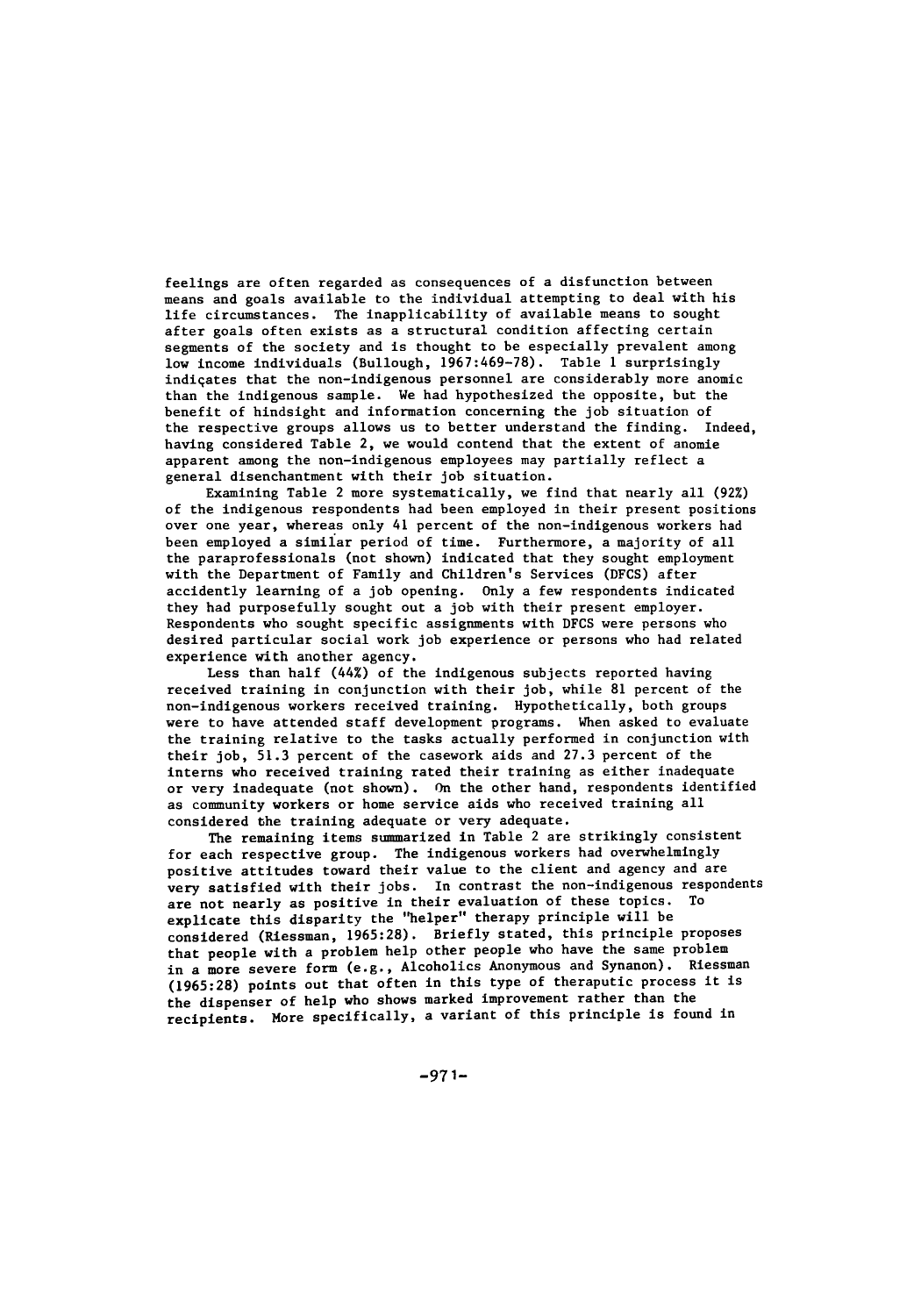the work of indigenous paraprofessionals. Since most of the indigenous workers are either former or present welfare recipients, it is quite likely that placing them in a helping role can provide a rehabilitative function. Engaging in a helping occupation enhances the self-image of low-income persons; it provides them with psychological support, and they themselves report considerable satisfaction in their jobs (Brager, 1965:33). Additionally, as the indigenous workers benefit from their new helping roles, they may actually become more effective workers and thus provide more help to others at a new level (Riessman, 1965:28). From this discussion it seems plausible that an enhanced self-concept and a feeling of productivity and purpose, resulting from the helping role, can help explain the indigenous paraprofessionals' belief in their efficacy to client and agency. Concomitant with this belief is the overwhelming positive attitude toward satisfaction with their job as reflected by the last two items in Table 2.

On the other hand, the consistently lower attitudinal scores of the non-indigenous workers may be seen as resulting from an interaction of several variables. These employees are generally from a higher socioeconomic background than their indigenous counterparts and this important difference may preclude the functioning of the helper therapy principle. An important premise of this principle is that a person with a problem, here defined as poverty, helps others who have the same problem in a more severe form. Since the non-indigenous employees have not experienced poverty at all, or to the ssme extent as their clients, it is probable that they would not benefit from the helping role in the same sense as the indigenous worker. Also, as the non-indigenous workers have a different socio-economic history and its resultant life expectations, it is likely their job has a social meaning quite different from the indigenous workers. For the non-indigenous person, the paraprofessional position may represent an intervening step in their overall career plans or it may simply be "just another job." In contrast, the indigenous paraprofessional's job probably has a more immediate and pragmatic meaning. It has been suggested that positive attitudes toward their job most likely reflects an appreciation of being off the unemployment or welfare rolls and having the opportunity to be trained for a new career (Ahearn, 1969:673).

### CONCLUSIONS AND IMPLICATIONS

While the need for continued utilization of paraprofessionals within social service agencies is generally accepted, few efforts have been made to examine their participation systematically. The findings in this paper are far from conclusive and limited in generalizability; however, we do believe that they should be carefully considered when evaluating paraprofessionals. The authors have sought to provide a comparative examination of the indigenous and non-indigenous paraprofessional in a large urban setting. First, we have presented baseline empirical data on

-972-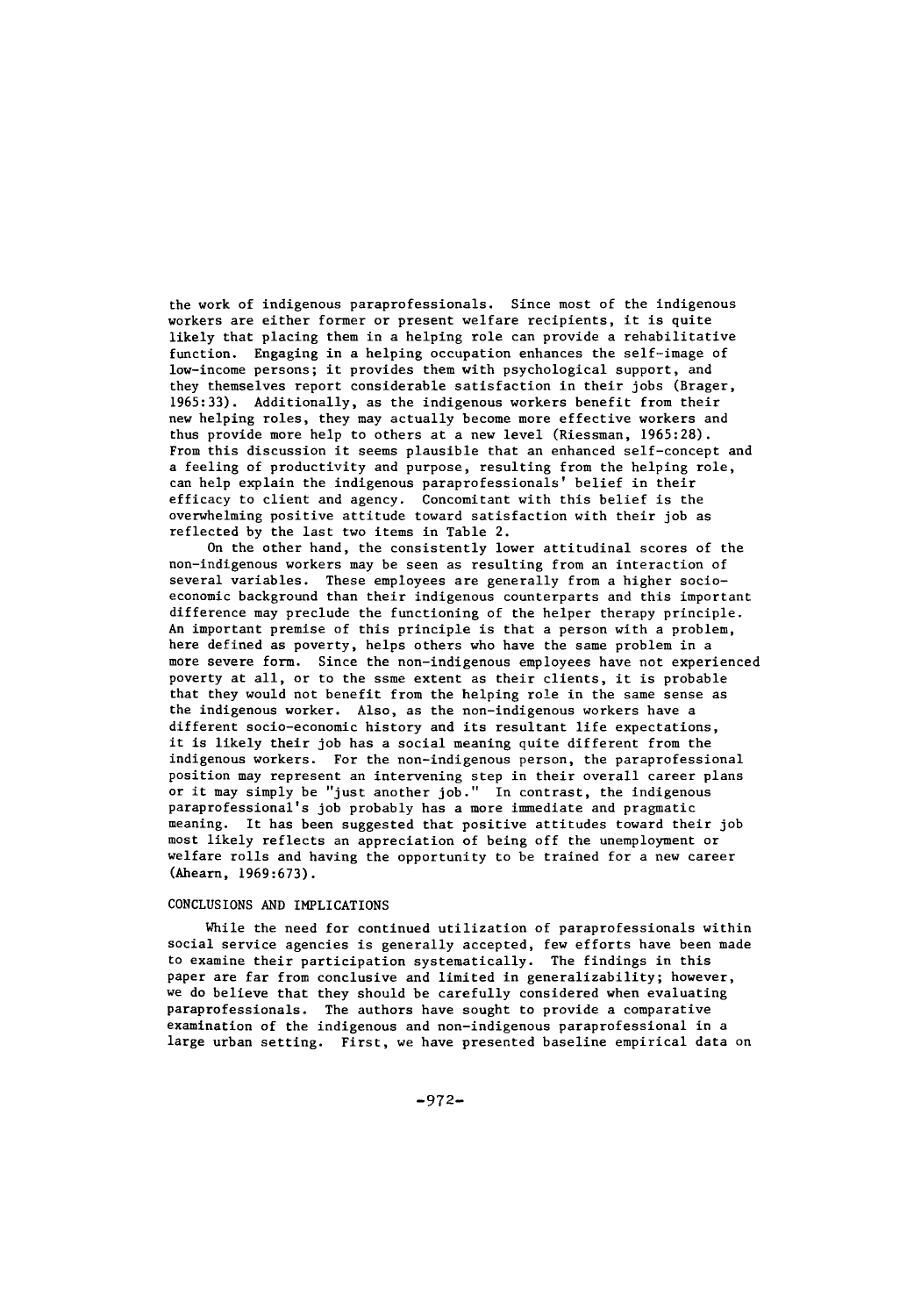the general demographic characteristics of both groups and found them to differ markedly. A basic profile was developed and proved useful in analyzing the additional differences between the two groups with respect to selected social psychological attitudes and their assessment of the context in which they worked. Briefly, the indigenous respondents were less anomic, felt more efficacious in terms of helping clients, had a less favorable stance toward welfare, had less training, and were considerably more satisfied with their job than were their non-indigenous counterparts. The most important and striking finding was the overwhelming positive attitude toward their job by the indigenous personnel. Several explanations were considered which were linked both to the characteristics of the respective paraprofessional and to the nature of the work context.

Our findings suggest several considerations which need to be explored in future research. First, does the significantly higher job satisfaction exhibited by the indigenous workers in this Atlanta sample necessarily imply that they are more effective than the non-indigenous workers? That is, what role does job satisfaction play in a paraprofessional's ability to effectively serve the client and agency? Second, it has been suggested that certain job contexts are more compatible with one type of paraprofessional than the other; however, little empirical research has been conducted. Or is one type of paraprofessional unilaterally more effective than the other across all contexts? For social service administrators to utilize the various paraprofessionals' particular skills in the most productive manner, an evaluation of their respective strengths and weaknesses is warranted. Furthermore, such an inquiry must consider the differing background characteristics within the indigenous or non-indigenous categories. In short, we must begin to carefully match the unique contributions each can make to agency efforts to more effectively serve the client population.

#### FOOTNOTES

- Partial support for this research was provided by Social and Rehabilitation Services Contract OS-R-4-72-21 with the Atlanta Urban League, Inc.
- **1.** Social Security Amendment of 1967, Title 45, Chapter II, Part 220, Subpart 220.6 and 220.7.
- 2. The creation of the intern position appears to be an attempt to alter the racial composition of the agency through opening job opportunities to minorities.
- 3. The Kallen and Miller attitude toward welfare scale contains **11** items with a possible range of **11** (unfavorable) to 55 (favorable). The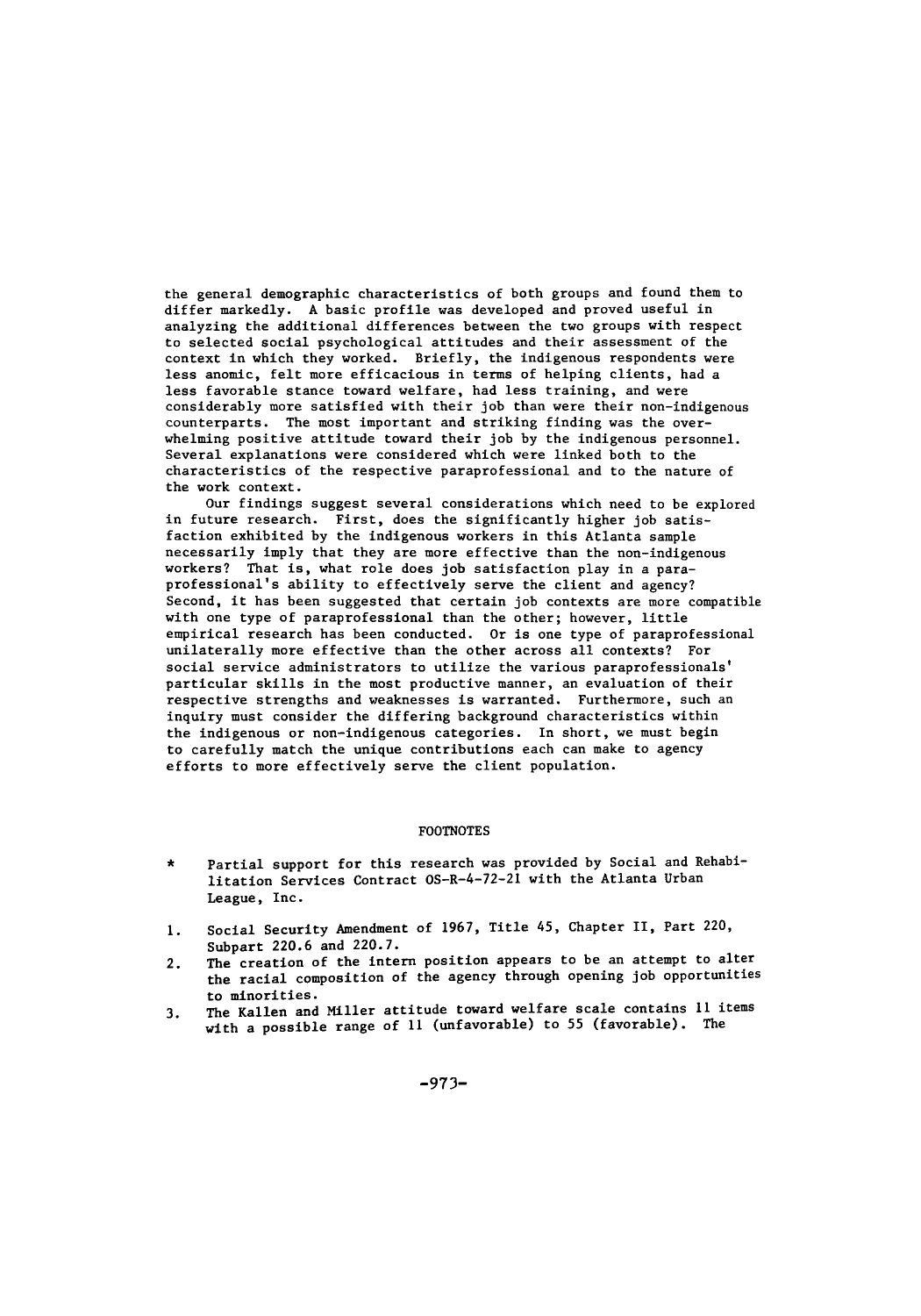indigenous scores ranged from 17 to 39 while the non-indigenous scores ranged from 26 to 42. See Kallen and Miller (1971:86).

- 4. The welfare recipients and paraprofessionals discussed above were included in a larger study of the welfare system in Atlanta conducted by the Atlanta Urban League.
- **5.** The Srole anomie scale contains five items with a possible range of 5 (low anomie) to 25 (high anomie). The indigenous scores ranged from 6 to 19 and the non-indigenous scores ranged from 7 to 22. See Srole (1956:712-13).

### REFERENCES

| Ahearn, F. L.  |                                                                                                                                                         |
|----------------|---------------------------------------------------------------------------------------------------------------------------------------------------------|
| 1969           | "Correlates of job status among indigenous non-professionals<br>in community action programs." Social Science Quarterly 50<br>(December): 668-675.      |
| Brager, G.     |                                                                                                                                                         |
| 1965           | "The indigenous worker: a new approach to the social work<br>technician." Social Work 10 (April):33-40.                                                 |
| Briar, S.      |                                                                                                                                                         |
| 1966           | "Welfare from below: recipients' views of the public welfare<br>system." California Law Review 54 (May):370-85.                                         |
| Bullough, B.   |                                                                                                                                                         |
| 1967           | "Alienation in the ghetto." American Journal of Sociology 72<br>$March$ : 469-478.                                                                      |
| 1975           | Elifson, K. W., W. S. Little, and W. Chamberlain<br>"Recipients' attitudes toward welfare." Journal of Sociology<br>and Social Work 1 (Summer):186-189. |
| Epstein, L.    |                                                                                                                                                         |
| 1962           | "Differential use of staff: a method to expand social<br>services." Social Work 7 (October):66-72.                                                      |
|                | Farrar, M., and M. L. Hemmy                                                                                                                             |
| 1963           | "Use of nonprofessional staff in work with the aged." Social<br>Work $8$ (July): 44-50.                                                                 |
| Gartner, A.    |                                                                                                                                                         |
| 1971           | Paraprofessionals and Their Performance. New York: Praeger<br>Publishers.                                                                               |
| Hardcastle, D. |                                                                                                                                                         |
| 1971           | "The indigenous nonprofessional in the social service<br>bureaucracy: a critical examination." Social Work 16<br>$(Apr1):56-63.$                        |
| Heyman, M. M.  |                                                                                                                                                         |
| 1961           | "A study of effective utilization of social workers in a<br>hospital setting." Social Work 6 (April):36-43.                                             |

-974-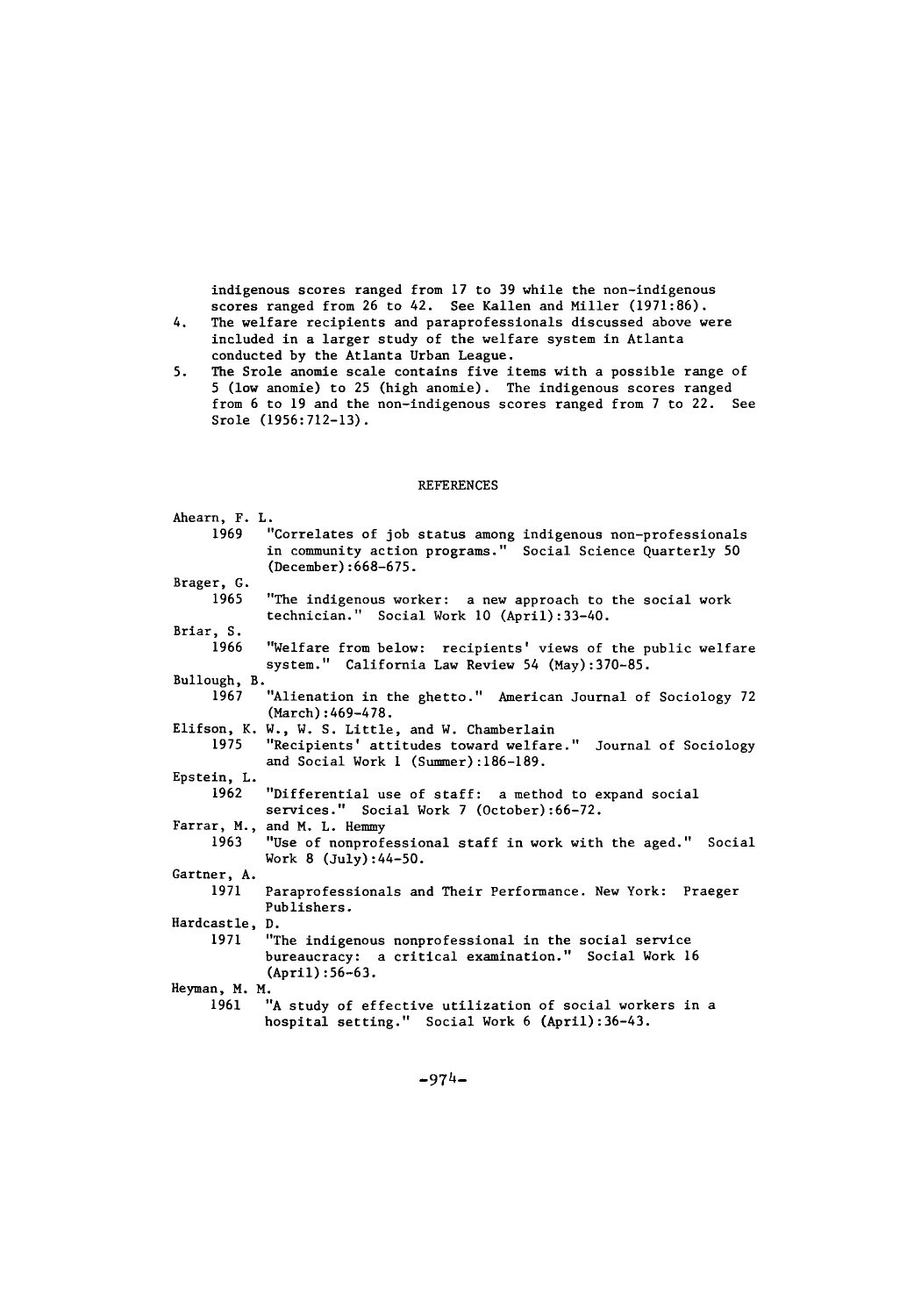Kallen, D. J., and **D.** Miller "Public attitudes toward welfare." Social Work 16 (July): 83-91. Levinson, P., and J. Schiller 1966 "Role analysis of the indigenous nonprofessional." Social Work 7 (October):95-101. Ogren, E. H.<br>1973 "Public attitudes and public welfare." Social Work 18 (January):101-107. Otis, J. "Problems and promise in the use of indigenous personnel." Welfare in Review 3 (June):12-19. Richan, W. C.<br>" 1961 "A theoretical scheme for determining roles of professional and nonprofessional personnel." Social Work 6 (October) :22-28. Reissman, F. 1965 "The 'helper' therapy principle." Social Work **10** (April):27-32. Srole, L. "Social integration and certain corrolaries: an exploratory study." American Sociological Review 21 (May):709-716. Weed, V., and W. H. Denham 1961 "Toward more effective use of the nonprofessional worker: a recent experiment." Social Work 6 (October):29-36.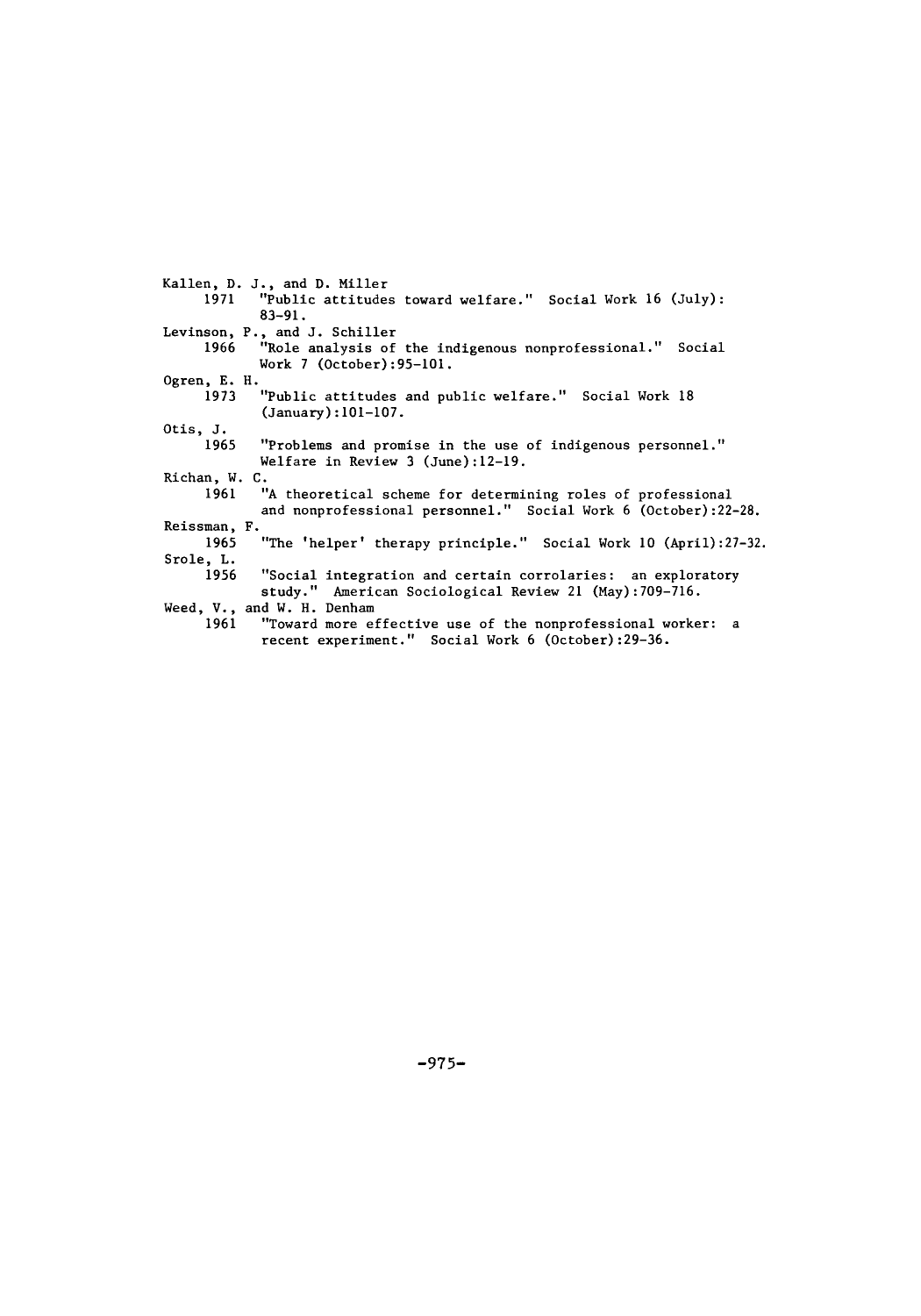# TABLE **1**

#### Characteristics of Indigenous and Non-Indigenous Paraprofessionals<sup>a</sup>

|                                                   | Indigenous<br>$(N=25)$ | Non-Indigenous<br>$(N=63)$ |
|---------------------------------------------------|------------------------|----------------------------|
| Percent Female                                    | 100.0%                 | 74.6%                      |
| Percent Black                                     | 100.0%                 | 31.7%                      |
| Median Age                                        | 32.3                   | 24.0                       |
| Median Years of Education                         | 11.6                   | 15.6                       |
| Median Number of Dependents                       | 3.4                    | 1.2                        |
| Median Family Income                              | \$4850.00              | \$9100.00                  |
| Percent Previously on Welfare                     | 72.0%                  | 6.3%                       |
| Percent Presently on Welfare                      | 60.0%                  | 0.0%                       |
| Median Attitude Toward Welfare Score <sup>b</sup> | 29.7                   | 34.3                       |
| Median Srole Anomie Score                         | 10.0                   | 16.1                       |

<sup>a</sup>Tests of significance are not reported as 96.7 percent of the individuals in the sampling frame were interviewed, thus, the sample is assumed to be essentially equivalent to the population.

b(Kallen, D. J., and D. Miller, 1971:86).

 $c$ (Srole, L., 1956:712-13).

-976-